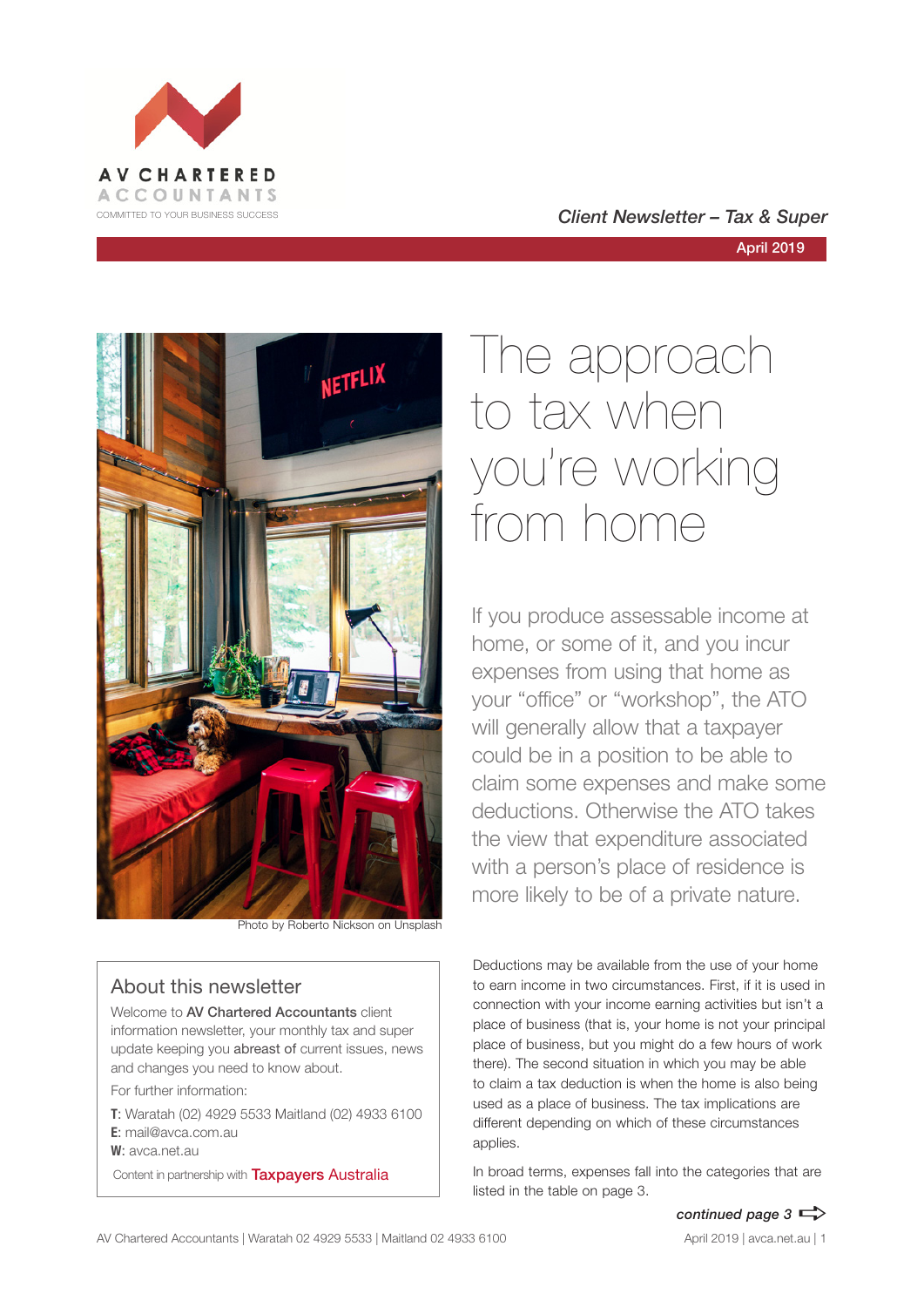

Photo by Kelly Sikkema on Unsplash

### Single touch payroll rollout for smaller employers

A major change in the way employers report the tax and super information for their employees to the ATO has been on the way for a while now. The single touch payroll (STP) system started to be rolled out gradually from 1 July 2018 for what the ATO refers to as "substantial" employers (those with 20 or more staff). Recently passed legislation extends STP to all employers, regardless of the number of staff, from 1 July this year.

Using payroll or accounting software that offers STP, most employers are required to send their employees' tax and super information to the ATO via STP-enabled software each time you run your payroll and pay your employees.

The information is sent to the ATO either directly from the software or through a third party, such as a sending service provider. Software providers can tell you more about how they offer STP reporting.

### **HEADCOUNT**

While it may seem plainly evident how many staff you have on board, the ATO has provided guidance on who to count and who not to. It has also nominated a day on

the calendar for when this headcount should be dated, which coincidentally has just passed (April 1).

Included are:

- full-time employees
- part-time employees
- casual employees and seasonal workers who were on your payroll on 1 April and worked any time during March (there are exemptions to counting seasonal workers who were employed for a short time only)
- employees based overseas
- any employee absent or on leave (paid or unpaid).

Those not included are:

- any employees who ceased work before 1 April
- casual employees who did not work in March
- independent contractors
- staff provided by a third-party labour hire organisation
- company directors and office holders.

The best way to find out if your software is STP-ready is to talk to your software provider — and note that if you are not ready to start using STP, we can apply for a deferral on your behalf.

*continued overleaf*  $\Rightarrow$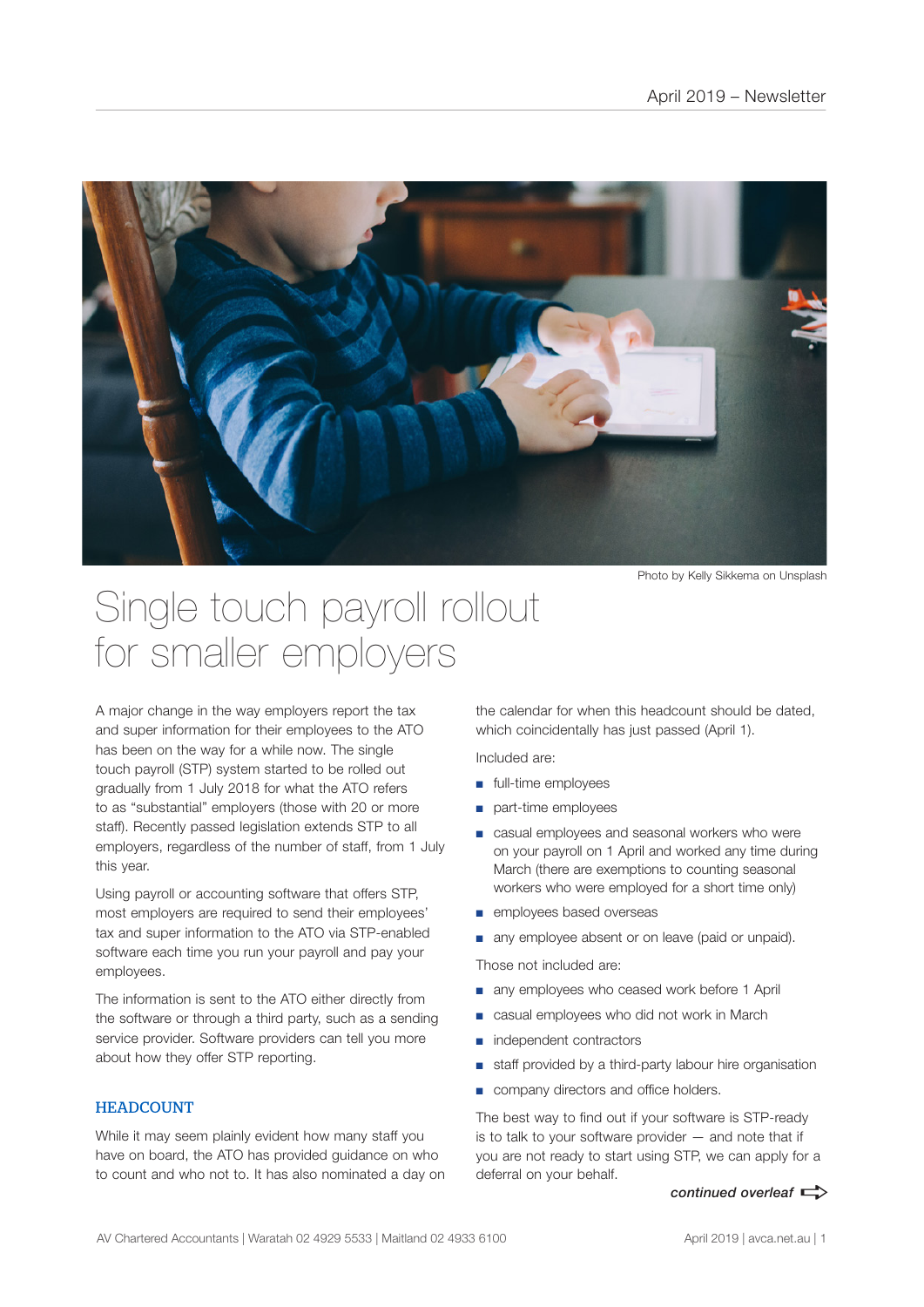### Single touch payroll rollout for smaller employers *cont*

### OPTIONS FOR VERY SMALL AND MICRO EMPLOYERS

It is intended that different STP reporting options will be available by 1 July 2019 to help smaller employers. However the ATO says it won't be forcing employers with 19 or less employees to purchase payroll software if you don't currently use it.

The ATO asked software developers to build low-cost STP solutions at or below \$10 per month for micro employers – including simple payroll software, mobile phone apps and portals. A register of providers who

intend to build these solutions is available, which we can provide to you if this is an option you wish to look at.

Micro employers (which the ATO defines as having oneto-four employees) will also have a number of alternative options that are not available to employers with 20 or more employees – such as initially allowing your registered tax or BAS agent to report quarterly, rather than each time you run your payroll.

Note also that exemptions to STP reporting will also be available if you have no internet or an unreliable connection.  $\blacksquare$ 

#### The approach to tax when you're working from home *cont*

| <b>Expenses</b>                           | Home is principal<br>workplace with dedicated<br>work area | Home not principal<br>workplace but has<br>dedicated work area | You work at home but<br>no dedicated work<br>area |
|-------------------------------------------|------------------------------------------------------------|----------------------------------------------------------------|---------------------------------------------------|
| Running expenses                          | <b>Yes</b>                                                 | Yes                                                            | $No*$                                             |
| Work-related phone &<br>internet expenses | <b>Yes</b>                                                 | Yes                                                            | Yes                                               |
| Decline in value of<br>office equipment   | <b>Yes</b>                                                 | Yes                                                            | Yes                                               |
| Occupancy expenses                        | Yes                                                        | No                                                             | No                                                |

### Home office expenses you can and can't claim

\* Generally, an employee who works at home and who does not have a dedicated work area will not be entitled to claim running expenses or their claim for running expenses will be minimal. This is due to the fact that they can only claim the additional running expenses incurred as a result of working from home.

### Running expenses

You can generally view running expenses as those costs that result from you using facilities in your home to help run the business or home office, so these would include electricity, gas, phone bills and perhaps cleaning costs. But again you can only claim a deduction for the amount of usage from the business or home office, not general household expenses.

Using your floor area may be an appropriate way of working out some running expenses. For example, if the floor area of your home office or workshop is 10% of the total area of your home, you can claim 10% of heating costs. An alternative can be to compare before and after average usage for each cost. Another possibility is to keep a representative four-week diary to work out a pattern of use for your home work area for the entire financial year.

Instead of recording actual expenses for heating, cooling or lighting, it may be easier to use the ATO's "acceptable" rate for these expenses, which is 52 cents per hour based on actual use or an established pattern of use (from 1 July 2018; it was 45 cents before then).

To use the 52 cents per hour method of claiming, keep a diary to record the amount of time you use your home office for work purposes. The diary must show a representative period of at least four weeks to establish a pattern of use for the whole year. Remember to always keep these diaries with your tax return paperwork as you may be required to support this deduction should the ATO review your return.

continued overleaf  $\Rightarrow$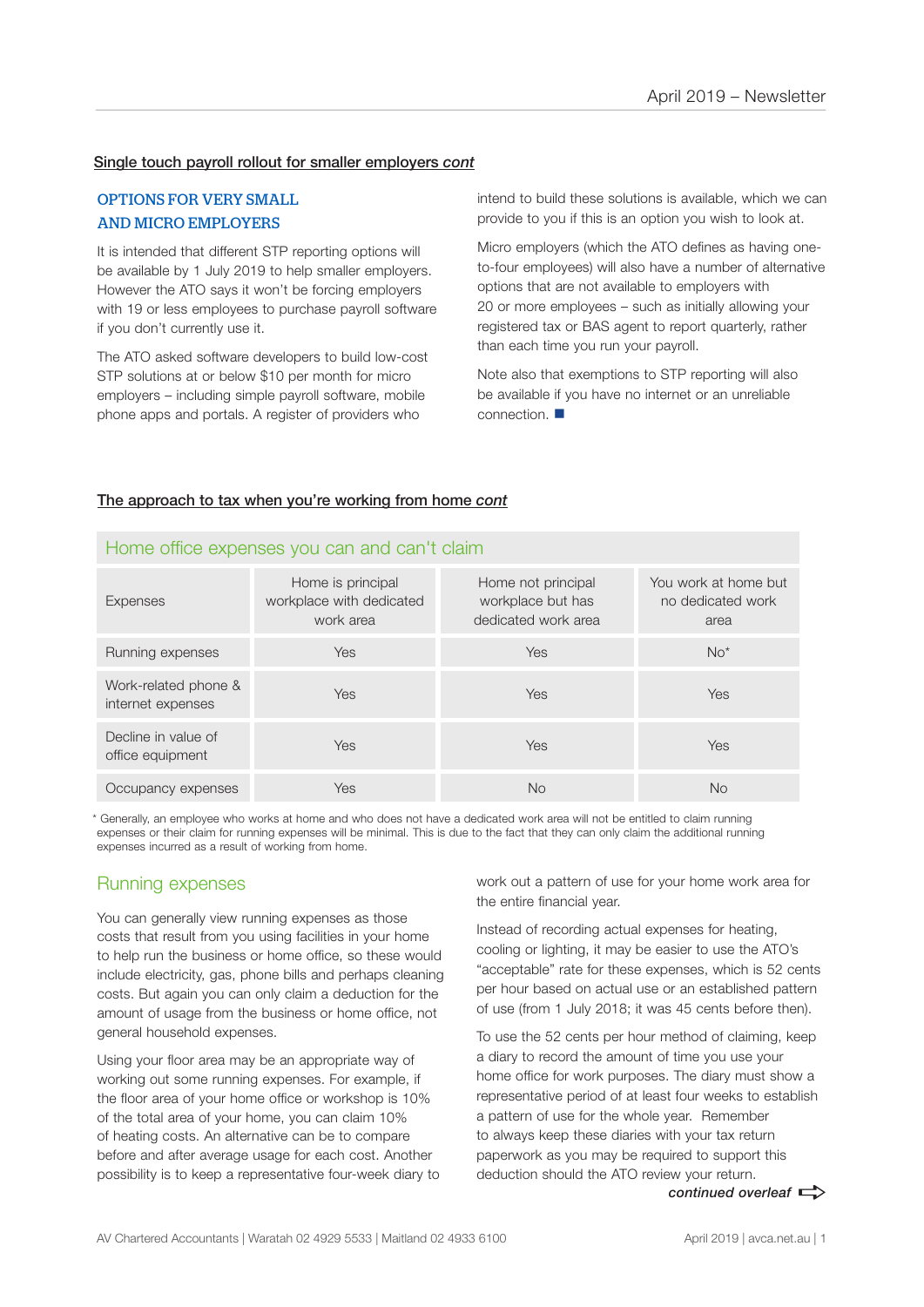### The approach to tax when you're working from home *cont*

### **Communications**

If you use a phone exclusively for business, you can claim a deduction for the phone rental and calls, but not the cost of installing the phone. If you use a phone for both business and private calls, you can claim a deduction for business calls (including from mobile phones) and part of the rental costs.

You can identify business calls from an itemised phone account. If you do not have an itemised account, you can keep a record for a representative four-week period to work out a pattern of business calls for the entire year. A claim of no more than \$50 can be claimed with limited documentation.

If your work use is incidental and you are not claiming a deduction of more than \$50 in total, you may make a claim based on the following, without having to analyse your bills:

- \$0.25 for work calls made from your landline
- \$0.75 for work calls made from your mobile
- \$0.10 for text messages sent from your mobile.

If you have a bundled phone and internet plan, you need to identify your work use for each service over a four-week representative period during the income year. This will allow you to determine your pattern of work use which can then be applied to the full year.

A reasonable basis to work out your work-related internet use could include:

- the amount of data downloaded for work as a percentage of the total data downloaded by all members of your household
- any additional costs incurred as a result of your workrelated use – eg if your work-related use results in you exceeding your monthly cap.

### Decline in value

There are deductions available for a "decline in value" (depreciation) of items such as electrical tools, desks, computers and other electronic devices, as well as for chairs and so on.

If you use your depreciating asset solely for business purposes, you can claim a full deduction for the decline in value (generally over its "effective life"). Remember however that if you qualify as a small business (ask us what this means) you could immediately write off most depreciating assets that cost less than \$20,000 (proposed to increase to \$25,000 for a limited period, but this is not law yet). You may also be able to pool

most other depreciating assets and claim a deduction for them at a rate of 15% in the first year and 30% thereafter.

However, if you also use the depreciating asset for nonbusiness purposes, you must reduce the deduction for decline in value by an amount that reflects this nonbusiness use. Talk to this office for more information about claiming depreciation expenses.

### Deductions for occupancy

Occupancy expenses can only be claimed if you are using your home as a place of business, not just conveniently working from home as a salaried employee. This means that the ATO expects you to have an area of your home set aside exclusively for business purposes. Occupancy expenses are those costs you pay to own, rent or use your home. These include:

- rent, or mortgage interest
- council rates
- land taxes
- house insurance premiums.

You can generally claim the same percentage of occupancy expenses as the percentage area of your home that is used to make income, and again one common way to work this out is to use the floor area put aside for work as a proportion of the floor area of your home as a whole (as can be used for some running expenses, as mentioned above).

So if for example your home office is 10% of the total area, then you may be able to claim 10% of rent costs or mortgage interest, council rates and insurance. In some situations it may be necessary to adopt a basis other than floor area, for example where say a huge workshop attached to the home may take up a great amount of floor space but contribute much less to the value of the overall property.

Note that where you are running a business from home rather than having a home office, you can opt to claim occupancy expenses, such as mortgage interest. However, you'll be expected to account for any capital gain attributable to the business area of the home when you sell the house. Generally the family home is exempt from capital gains tax (CGT), but if you've carried on a business based on the above, that portion of the home attributable to the business activity will be subject to CGT. There are however some CGT concessions for small businesses, which we can detail for you should this be relevant to your situation.  $\blacksquare$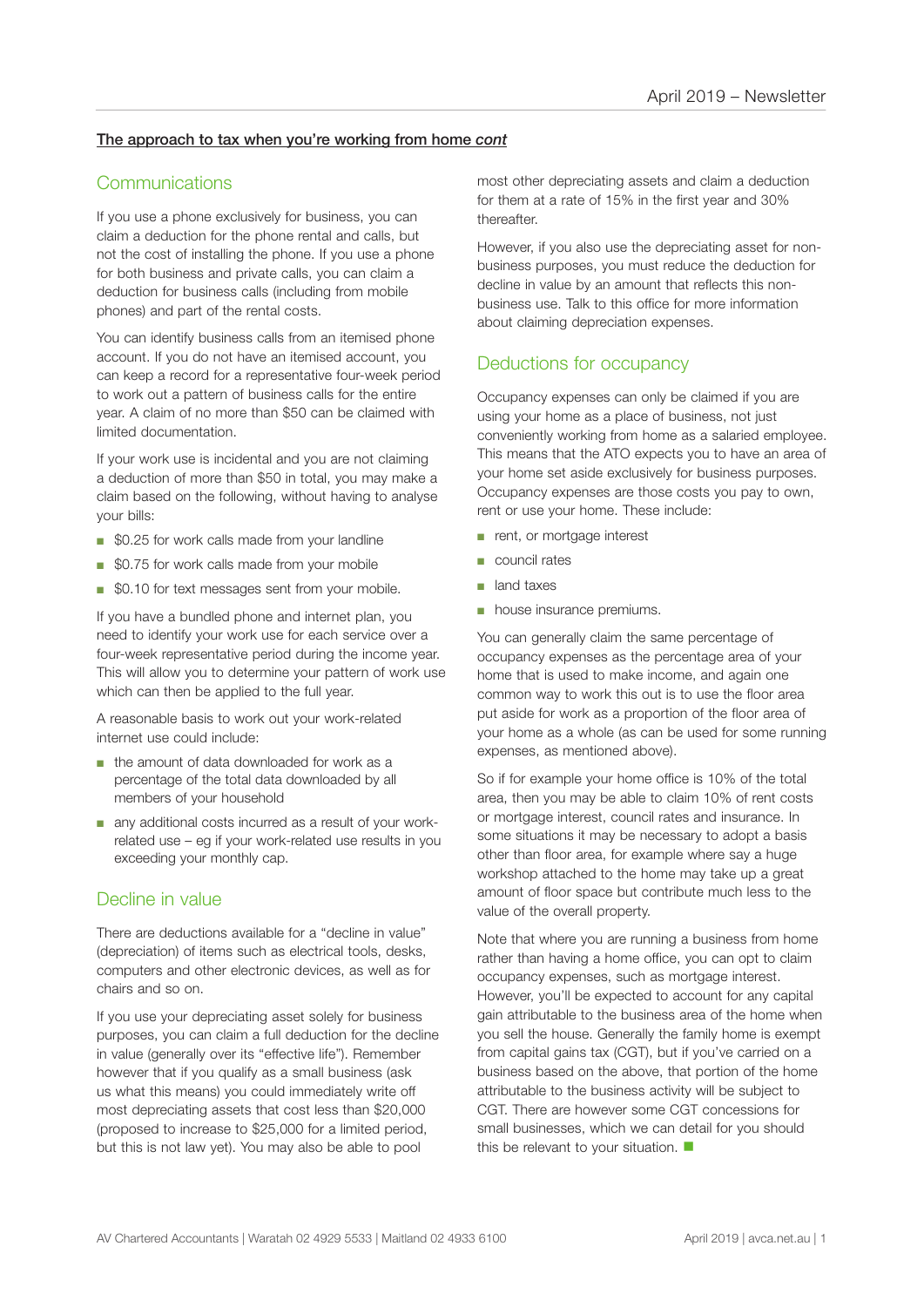## The tax deductions available for interest, dividends and other investment income

Photo by Sean Pollock on Unsplash

The tax rules allow investing taxpayers to claim some deductions related to some of the expenses and costs that are generated when earning interest, receiving dividends or gaining other investment income.

Remember, interest from a bank or other financial institution is part of your assessable income for the year. Even if the funds earning the interest are not subject to tax, the interest that this money earns is.

For example, if you won some prize money and banked it, you wouldn't usually include the prize money on your tax return. But you are required to include the interest you earn on that money.

There may even be scope, should you attend an investment seminar for example, for a possible claim for related travel and possibly other expenses. But this can be very much on a case-by-case basis, and you are only entitled to claim a deduction for the portion of travel expenses incurred in connection with investment income activities.

### Interest income expenses

#### What you can claim

The ATO allows taxpayers to claim account-keeping fees where the account is held for investment purposes (for example, a cash management account). Usually you can find these fees listed on your statement or in your passbook.

*continued overleaf*  $\Rightarrow$ If you hold a joint account, it is generally only possible to claim your share of fees, charges or taxes on the account. If, for example, you hold an equal share in an account with your spouse, you can only claim half of any allowable account-keeping fees paid on that account.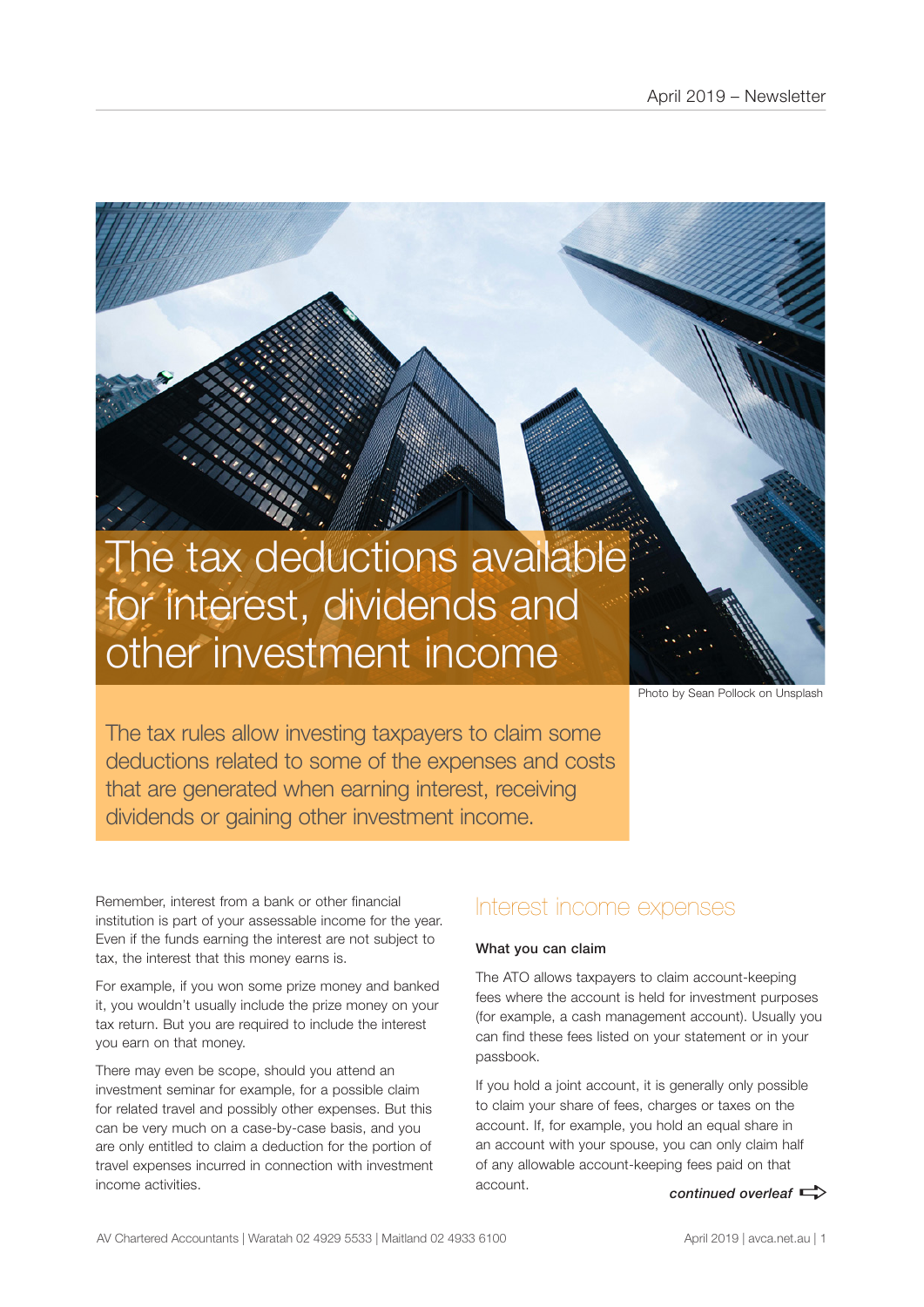### The tax deductions available for interest, dividends and other investment income *continued*

### What you can't claim

You cannot claim any deduction for interest on your personal tax debt — for example on a loan to pay your personal tax debt.

### Dividend & share expenses

You can claim a deduction for interest charged on money borrowed to purchase shares and other related investments from which you derive assessable interest or dividend income.

But only interest expenses incurred for an incomeproducing purpose are deductible. If you used the money you borrowed for both private and incomeproducing purposes, the ATO expects that any interest will be apportioned between each purpose.

### What you can claim

- Ongoing management fees or retainers and amounts paid for advice relating to changes in the mix of investment.
- A portion of other costs if they were incurred in managing your investments, such as:
	- some travel expenses
	- the cost of specialist investment journals and subscriptions
	- borrowing costs
	- the cost of internet access
	- the decline in value of your computer.
- **•** If you were an Australian resident when a listed investment company (LIC) paid you a dividend, and the dividend included a LIC capital gain amount, you may be able to claim a deduction of 50% of the LIC capital gain amount.

### What you can't claim

You can't claim a fee charged for drawing up an investment plan unless you were carrying on an investment business.

Some interest on money borrowed to purchase shares, units in unit trusts and stapled securities, which is attributable to capital protection under a capital protected borrowing, is not deductible and is treated as a payment for a put option. See us for guidance should this apply to your circumstances.

### Managed investment trusts

The managed investment trust (MIT) structure allows members of the public to collectively invest in passive income activities, such as shares, property or fixed interest assets. MITs are managed investment schemes, meaning member contributions are pooled, and the dayto-day management of the trust's assets is handled by a professional manager rather than by yourself.

Generally an investor in these products must show any income or credits you receive from any trust investment product on your tax return. This includes income or credits from a:

- cash management trust
- money market trust
- mortgage trust
- unit trust
- managed fund, such as a property trust, share trust, equity trust, growth trust, imputation trust or balanced trust.

#### What you can claim

Tax deductions for managed investment trusts can include management fees, specialist journals and interest on money you borrowed to invest.

If you made a prepayment of \$1,000 or more in relation to your managed investment, there are special rules that may affect the amount you can deduct.

### What you can't claim

You can't claim a deduction for expenses incurred in deriving exempt income or non-assessable nonexempt income, such as expenses incurred in deriving distributions on which family trust distribution tax or trustee beneficiary non-disclosure tax has been paid.

You also can't claim a deduction for amounts the trust has already claimed, or that only the trust can claim. Examples here include expenditure on landcare operations or water facilities.  $\blacksquare$ 

This information has been prepared without taking into account your objectives, financial situation or needs. Because of this, you should, before acting on this information, consider its appropriateness, having regard to your objectives, financial situation or needs.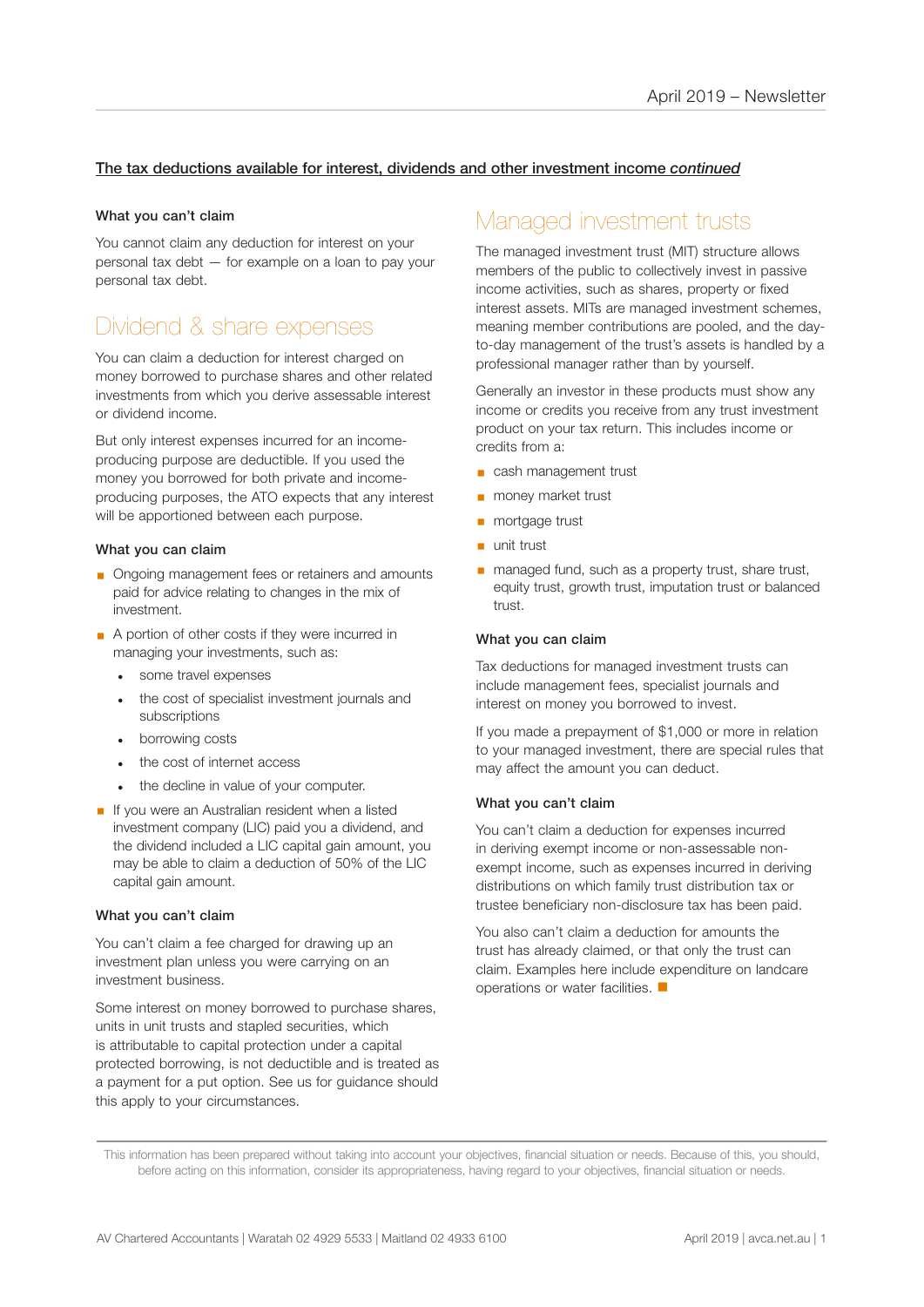

# **Deductions** for donations

As most of us know, donations of \$2 or more are deductible, and there is flexibility in the rules around donating to emergency relief bodies in that no receipt is required if giving less than \$10 (so called "bucket" donations).

Photo by Melissa Walker Horn on Unsplash

To be able to claim a tax deduction for a donation or gift to an organisation, the receiver of that donation must be endorsed as a "deductible gift recipient" (DGR). If you want to make sure, this can be checked on the ABN Look-up web page (www.abn.business.gov.au/ DgrListing.aspx).

But while this is the main condition imposed on claiming a deduction for donations, it is not the only factor the ATO considers. Also relevant is the nature of the donation (whether money or property, which includes financial assets such as shares), and that it is a voluntary transfer of assets from donor to recipient, performed as an act of "disinterested generosity".

This last point is important, as the ATO stipulates that there should be no "material benefit" or advantage arising for the giver through the action of the gift or donation. The outcome is that if a donating taxpayer receives something in exchange for their donation (such as a bandana or a pen) the rules state that they cannot claim for the donation in their tax return — even if the receiving organisation is a DGR.

Relevant material benefits and advantages listed by the ATO include:

- raffle or art union tickets
- items such as chocolates and pens
- the cost of attending fundraising dinners, even if the cost exceeds the value of the dinner
- membership fees
- payments to school building funds made, for example, as an alternative to an increase in school fees

■ payments where you have an understanding with the recipient that the payments will be used to provide a benefit to you.

Note however that the ATO recognises that a donor being given a lapel sticker to acknowledge their gift, or being mentioned by name in an organisation's newsletter for the same reason, is not deemed to be an "advantage", and will not deny a deduction. Where the donor is a corporate entity however, acknowledgement, especially for example by way of signage, may constitute a benefit, and render the donation ineligible for deduction. There may be a case however to treat the contribution as a business expense, or even as a "sponsorship supply", depending on circumstances.

It should be emphasised that the voluntary nature of giving is central to the tax deductibility of donations. By way of example, there was a mining company in Western Australia that was given the alternative of either paying a royalty to the government or an equivalent amount to a DGR resident in WA. The mining company made a donation to the WA State Library Board. The ATO denied the company's claim for a deduction, mainly because the miner had no choice about making a payment, only about which entity this payment went to, and it was deemed in the subsequent court case that it was not sufficient that one of these choices was a DGR.

A deduction for a gift or donation cannot add to or create a tax loss. However a donating taxpayer can choose to spread the tax deduction for a donation over a period of up to five financial years, by using the "Election to spread gift deduction" form (ask us if you require this form).  $\blacksquare$